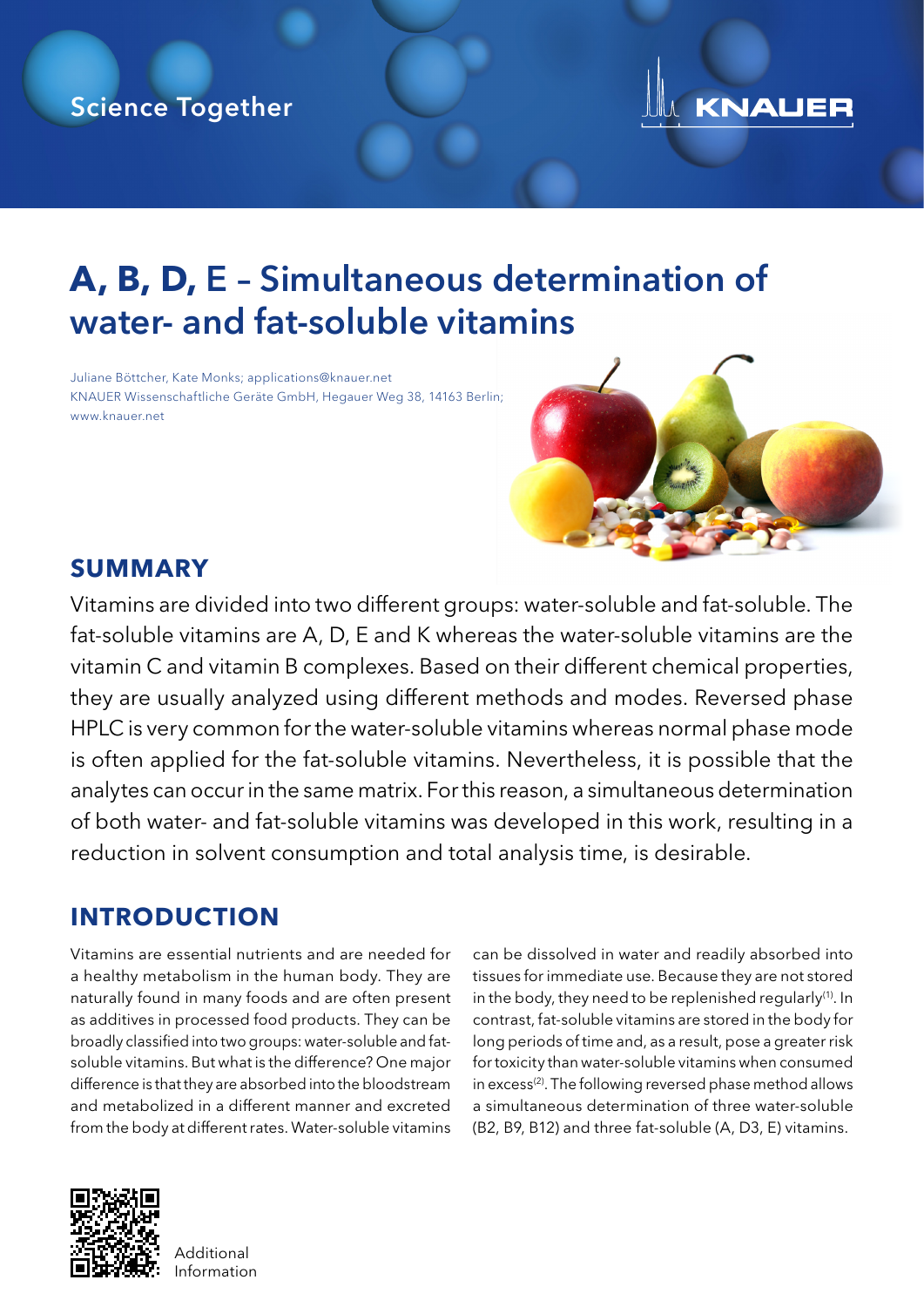# A, B, D, E – Simultaneous determination of water- and fat-soluble vitamins

## **SAMPLE PREPARATION**

Individual stock solutions were prepared. Standards of vitamins B2, B9 and B12 were dissolved in deionized water. The solutions for vitamin E and vitamin D3 were ready to use ampules with a concentration of  $\beta = 1$  mg/ml for each vitamin. Vitamin A palmitate stock solution was prepared by dissolving vitamin A palmitate in 100% methanol.

|        | Concentration | Concentration |
|--------|---------------|---------------|
| $\sim$ |               | .             |

Tab. 1 Concentrations of stock solutions

| Vitamin B2 (riboflavin)<br>135<br>13.50<br>115  |
|-------------------------------------------------|
|                                                 |
| Vitamin B9 (folic acid)<br>11.50                |
| 10.00<br>Vitamin B12<br>100<br>(cyanocobalamin) |
| 218<br>21.80<br>Vitamin A palmitate             |
| 1000<br>100.00<br>Vitamin D3                    |
| Vitamin E<br>1000<br>100.00                     |

With these single standards a mixed standard was prepared.

Tab. 2 Concentrations of analytes in mixed standard

| Analyte                | Volume stock Total<br>solution (ml) volume (ml) Mix (μg/ml) |      |       | <b>Concentration Concentration</b><br>Mix (mg/100 g) |
|------------------------|-------------------------------------------------------------|------|-------|------------------------------------------------------|
| Vitamin B2             |                                                             | 4.30 | 31.40 | 3.14                                                 |
| Vitamin B9             |                                                             | 4.30 | 26.74 | 2.67                                                 |
| Vitamin B12            |                                                             | 4.30 | 23.26 | 2.33                                                 |
| Vitamin A<br>palmitate |                                                             | 4.30 | 50.70 | 5.07                                                 |
| Vitamin D3             | 0.1                                                         | 4.30 | 23.26 | 2.33                                                 |
| Vitamin E              | 0.2                                                         | 4.30 | 46.51 | 4.65                                                 |

## **RESULTS**

The mixed standard was measured with the listed method in the Materials and Method section. A 5-point calibration was performed, and all analytes showed good linearity with values of R2 > 0.9996.



Fig. 1 Chromatogram of mixed standard; (1) vitamin B2; (2) vitamin B9; (3) vitamin B12; (4) vitamin A palmitate; (5) vitamin D3; (6) vitamin E, UV detection with wavelength switching



Fig. 2 Calibration curves

Based on the measurement of the lowest calibration level, the LOQ (S/N=10) and the LOD (S/N=3) were calculated.

Tab. 3 Concentrations of calibration levels

| Analyte                | Level 1<br>$(\mu q/ml)$ | Level 2<br>$(\mu q/ml)$ | Level 3<br>$(\mu q/ml)$ | Level 4<br>$(\mu g/ml)$ | Level 5<br>$(\mu q/ml)$ |
|------------------------|-------------------------|-------------------------|-------------------------|-------------------------|-------------------------|
| Vitamin B2             | 3.14                    | 6.28                    | 10.47                   | 15.70                   | 31.40                   |
| Vitamin B9             | 2.67                    | 5.35                    | 8.92                    | 13.37                   | 26.74                   |
| Vitamin B12            | 2.33                    | 4.65                    | 7.75                    | 11.63                   | 23.26                   |
| Vitamin A<br>palmitate | 5.07                    | 10.14                   | 16.90                   | 25.35                   | 50.70                   |
| Vitamin D3             | 2.33                    | 4.65                    | 7.75                    | 11.63                   | 23.26                   |
| Vitamin E              | 4.65                    | 9.30                    | 15.50                   | 23.26                   | 46.51                   |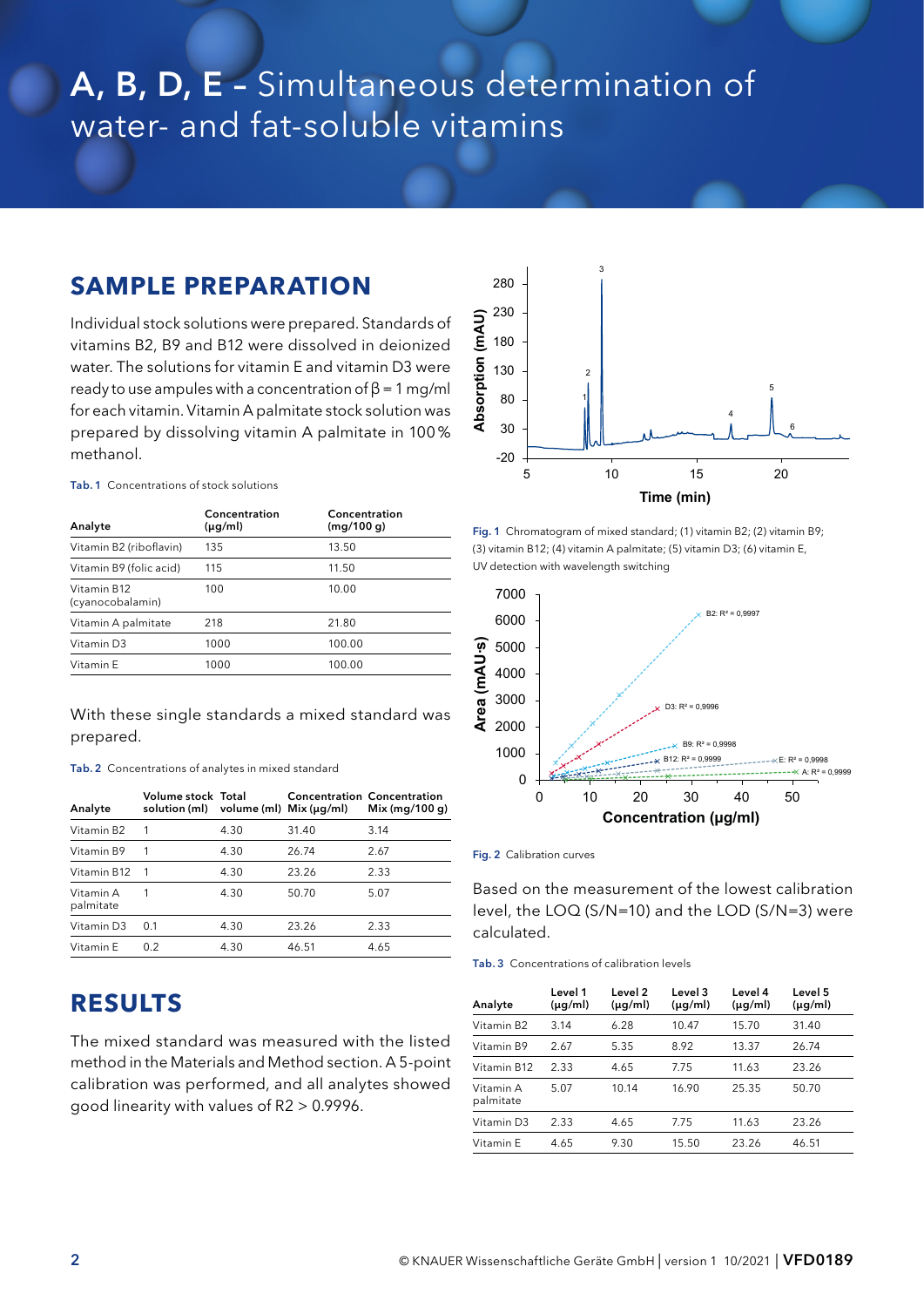

#### Tab. 4. Calculated LOO and LOD

| Analyte                | LOQ<br>$(\mu q/ml)$ | LOQ<br>$(\mu q/100 q)$ | LOD<br>$(\mu q/ml)$ | LOD<br>$(\mu g/100 g)$ |
|------------------------|---------------------|------------------------|---------------------|------------------------|
| Vitamin B2             | 0.010               | 1.00                   | 0.003               | 0.30                   |
| Vitamin B9             | 0.029               | 3.00                   | 0.009               | 0.90                   |
| Vitamin B12            | 0.038               | 4.00                   | 0.011               | 1.10                   |
| Vitamin A<br>palmitate | 0.668               | 67.00                  | 0.200               | 20.00                  |
| Vitamin D3             | 0.040               | 4.00                   | 0.012               | 1.20                   |
| Vitamin F              | 0.465               | 47.00                  | 0.140               | 14.00                  |

### **CONCLUSION**

The described method allows the simultaneous determination of water-soluble and fat-soluble vitamins. The challenge with this application is not the determination itself but finding an appropriate sample preparation procedure. The simultaneous method still requires the extraction of samples using two different methods that are suitable for each class of vitamins (dependent on their solubility). Nevertheless, no additional method for analysis is needed, meaning a reduction of solvent consumption and total analysis time is achievable. Furthermore, the analysis can be performed on a single reversed phased HPLC-System. A second normal phase HPLC-system is not necessary. In consequence, not only the cost for solvent consumption and analysis time are reduced, but also the cost for laboratory devices.

#### **Method parameters**

| Parameter        | Description               |                 |     |  |
|------------------|---------------------------|-----------------|-----|--|
| Eluent A         | Water + 0.01 % TFA (pH=4) |                 |     |  |
| Eluent B         | Methanol                  |                 |     |  |
| Flow rate        | $0.5$ ml/min              |                 |     |  |
| Temperature      | $30^\circ C$              |                 |     |  |
| Gradient         | Time (min)                | %A              | % B |  |
|                  | 0                         | 95              | 5   |  |
|                  | 3                         | 95              | 5   |  |
|                  | 12                        | $\mathbf 0$     | 100 |  |
|                  | 22                        | $\mathbf 0$     | 100 |  |
|                  | 22.02                     | 95              | 5   |  |
|                  | 28                        | 95              | 5   |  |
| Injection volume | $5 \mu$                   |                 |     |  |
| Detection        | Wavelength program        |                 |     |  |
|                  | Time (min)                | Wavelength (nm) |     |  |
|                  | 0                         | 360             |     |  |
|                  | 8.50                      | 270             |     |  |
|                  | 16                        | 318             |     |  |
|                  | 18                        | 270             |     |  |
|                  | 20                        | 292             |     |  |
|                  | $22 - 28$                 | 360             |     |  |
| Data rate        | 20 Hz                     |                 |     |  |
| Time constant    | 0.05 s                    |                 |     |  |
|                  |                           |                 |     |  |

### **MATERIALS AND METHODS**

#### **System configuration**

| Instrument | Description                                                                       | Article No.  |
|------------|-----------------------------------------------------------------------------------|--------------|
| Pump       | AZURA P 6.1L, 10 ml, LPG                                                          | APH34EA      |
|            | Autosampler AZURA AS 6.1L with cooling/heating                                    | AAA51AA      |
| Detector   | AZURA DAD 6.1L                                                                    | <b>ADC11</b> |
| Flow cell  | High Sensitivity KNAUER LightGuide<br>UV Flow Cell Cartridge, 50 mm, 6 µL, 50 bar | AMD59XA      |
| Thermostat | AZURA CT 2.1                                                                      | ATC00        |
| Column     | Eurospher II 100-3 C18P with precolumn,<br>$150 \times 3$ mm ID                   | 15XE182E2G   |
| Software   | ClarityChrom 8.2.3 - Workstation,<br>autosampler control included                 | A1670        |
| Software   | ClarityChrom 8.2.3 - PDA extension                                                | A1676        |